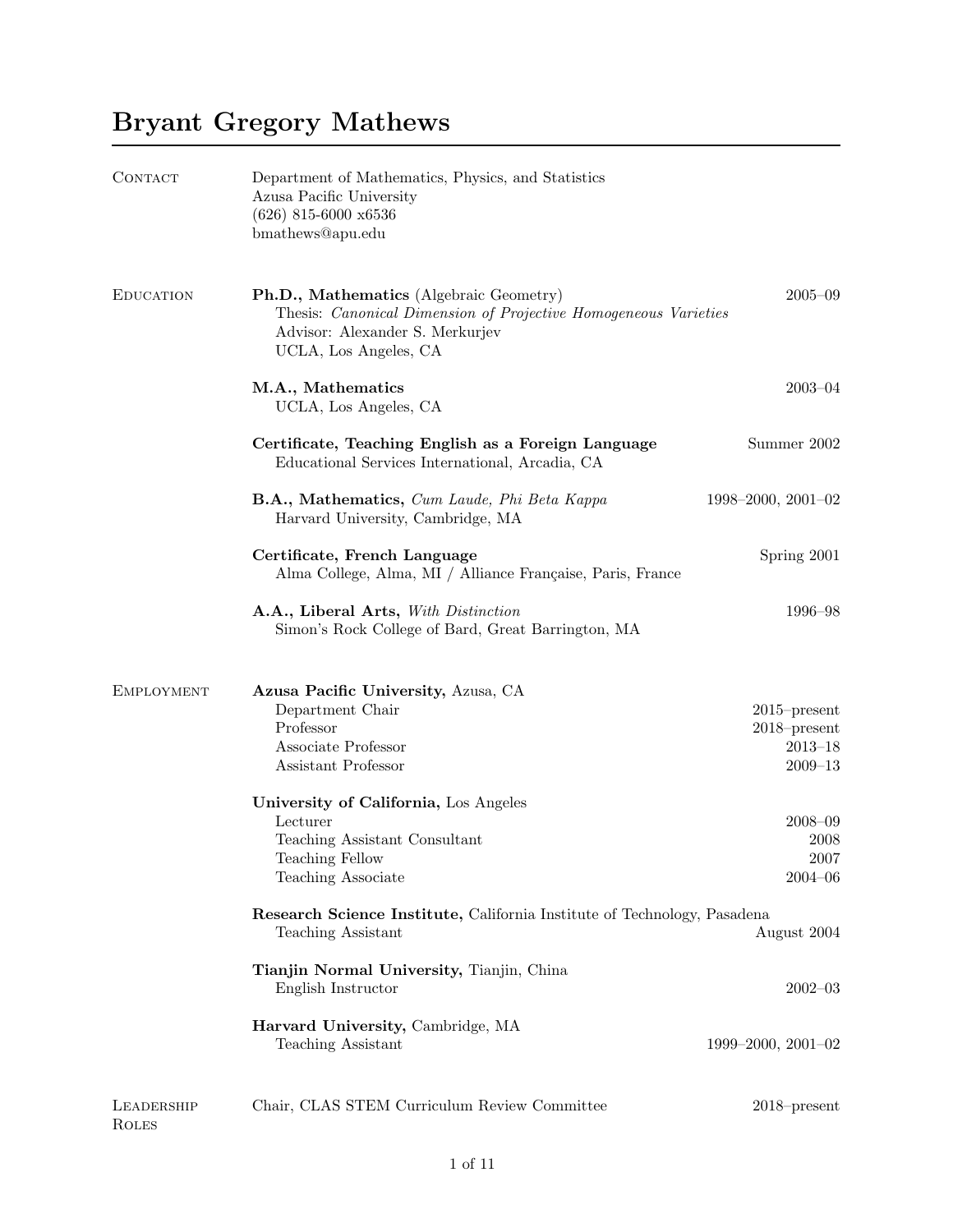|                 | Steering Committee Member, APU Chairs' Advisory Council                                                                                                                                                                                     | $2017$ -present                                   |
|-----------------|---------------------------------------------------------------------------------------------------------------------------------------------------------------------------------------------------------------------------------------------|---------------------------------------------------|
|                 | Chair, APU Department of Mathematics, Physics, and Statistics                                                                                                                                                                               | $2015$ -present                                   |
|                 | Board Member, Association of Christians in the Mathematical<br>Sciences (ACMS)                                                                                                                                                              | $2015$ -present                                   |
|                 | Member, APU Chairs' Advisory Council Committee on Chair Workload                                                                                                                                                                            | 2018                                              |
|                 | Search Committee Member<br>Statistics (Chair)<br>Physics (Chair)<br>Statistics<br>Mathematics                                                                                                                                               | $2017 - 18$<br>$2017 - 18$<br>2015<br>$2010 - 11$ |
|                 | Faculty Representative, APU Undergraduate Enrollment Management<br>Council Student Success Working Group                                                                                                                                    | 2017                                              |
|                 | Working Group Member, Bachelor of Arts in Interdiscilinary Studies/<br>Vocation Minor                                                                                                                                                       | $2016 - 17$                                       |
|                 | Advisory Board Member, APU Learning Enrichment Center                                                                                                                                                                                       | $2015 - 17$                                       |
|                 | Teaching/Learning Faculty Fellow, APU Center for Teaching, Learning,<br>and Assessment                                                                                                                                                      | $2014 - 16$                                       |
|                 | Chair, APU Undergraduate Program Review Committee                                                                                                                                                                                           | $2011 - 14$                                       |
|                 | Elected CLAS Representative, APU Undergraduate Studies Council                                                                                                                                                                              | $2011 - 14$                                       |
|                 | Editorial Board Member, Young Mathematicians Network                                                                                                                                                                                        | $2011 - 13$                                       |
| CONSULTING      | Azusa Pacific University, Azusa, CA<br>Tableau Dashboard Designer                                                                                                                                                                           | $2017 - 18$                                       |
|                 | National Center for Research on Evaluation, Standards, & Student Testing,<br>UCLA Graduate School of Education & Information Studies, Los Angeles<br>Mathematics and Ontology Specialist, Geometry<br>Subject-Matter Expert: Algebra I      | 2009<br>2009                                      |
| <b>TEACHING</b> | Azusa Pacific University, Azusa, CA                                                                                                                                                                                                         |                                                   |
|                 | Assistant Professor/Associate Professor/Professor<br>Elementary Algebra<br>Self-Paced Mathematics Lab<br>First-Year Seminar<br>Mathematics Seminar I<br>College Algebra<br>Analytical Inquiry<br>Fundamentals of Precalculus<br>Precalculus | $2009$ -present                                   |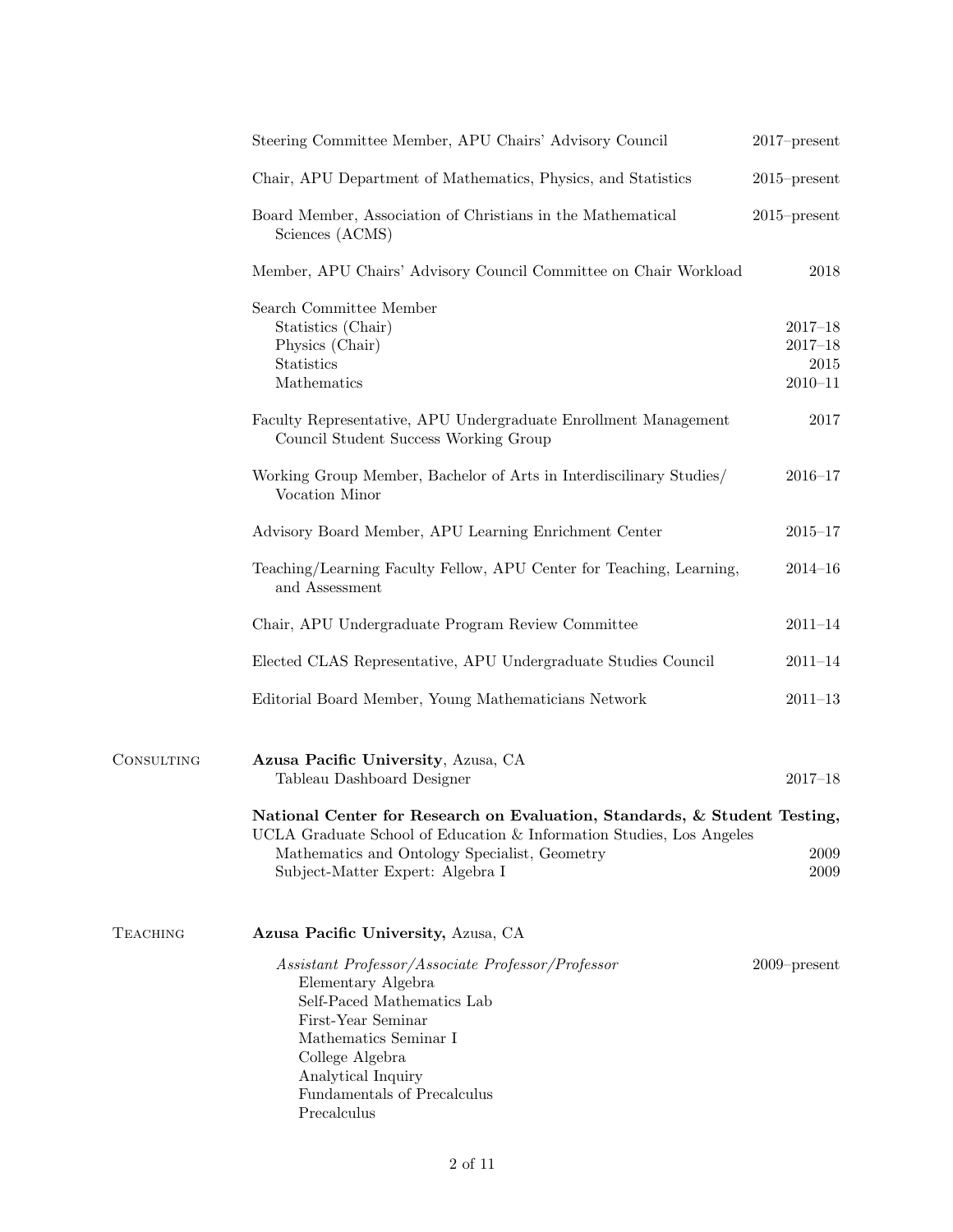|                      | Calculus I<br>Calculus II<br>Multivariable Calculus<br>Differential Equations<br>Discrete Mathematics and Proof<br>Linear Algebra<br>Geometry<br>Abstract Algebra<br>Real Analysis<br>Topology<br>Complex Analysis                                                                                                                                                                                             |             |
|----------------------|----------------------------------------------------------------------------------------------------------------------------------------------------------------------------------------------------------------------------------------------------------------------------------------------------------------------------------------------------------------------------------------------------------------|-------------|
|                      | University of California, Los Angeles                                                                                                                                                                                                                                                                                                                                                                          |             |
|                      | Lecturer<br>Precalculus<br>Linear Algebra and Applications<br>Combinatorics                                                                                                                                                                                                                                                                                                                                    | $2008 - 09$ |
|                      | Teaching Associate/Fellow<br>Finite Mathematics<br>Integration and Infinite Series<br>Calculus of Several Variables I<br>Calculus of Several Variables II<br>Honors Calculus of Several Variables I<br>Honors Calculus of Several Variables II<br>Honors Linear Algebra and Applications<br>Advanced Linear Algebra I<br>Advanced Linear Algebra II<br>Mathematical Game Theory<br>Graduate Abstract Algebra I | $2004 - 07$ |
|                      | Harvard University, Cambridge, MA                                                                                                                                                                                                                                                                                                                                                                              |             |
|                      | Teaching Assistant<br>$1999 - 2000, 2001 - 02$<br>Calculus II<br>Multivariable Calculus<br>Linear Algebra                                                                                                                                                                                                                                                                                                      |             |
| <b>PUBLICATIONS</b>  | "Loving Mathematically," article in the online journal In All Things of the Andreas<br>Center at Dordt College (28 March 2017).                                                                                                                                                                                                                                                                                |             |
|                      | "Individual Presentations of Group-Written Proofs," chapter in <i>Beyond Lecture:</i><br>Techniques to Improve Student Proof-Writing Across the Curriculum, Mathematical<br>Association of America, MAA Notes Series, Volume 85 (2016), pp. 91-96.                                                                                                                                                             |             |
|                      | "Incompressibility of orthogonal Grassmannians of rank 2," Journal of Algebra,<br>Volume 349, Issue 1 (1 January 2012), pp. 353-363.                                                                                                                                                                                                                                                                           |             |
| <b>PRESENTATIONS</b> | "Tropical Polynomials," Los Angeles Math Circle, UCLA                                                                                                                                                                                                                                                                                                                                                          | 2016        |
|                      | "Optimizing the 'Introduction to Proofs' Course: Syntax, Semantics, and<br>Style," Biennial Meeting of the Association of Christians in the                                                                                                                                                                                                                                                                    | 2015        |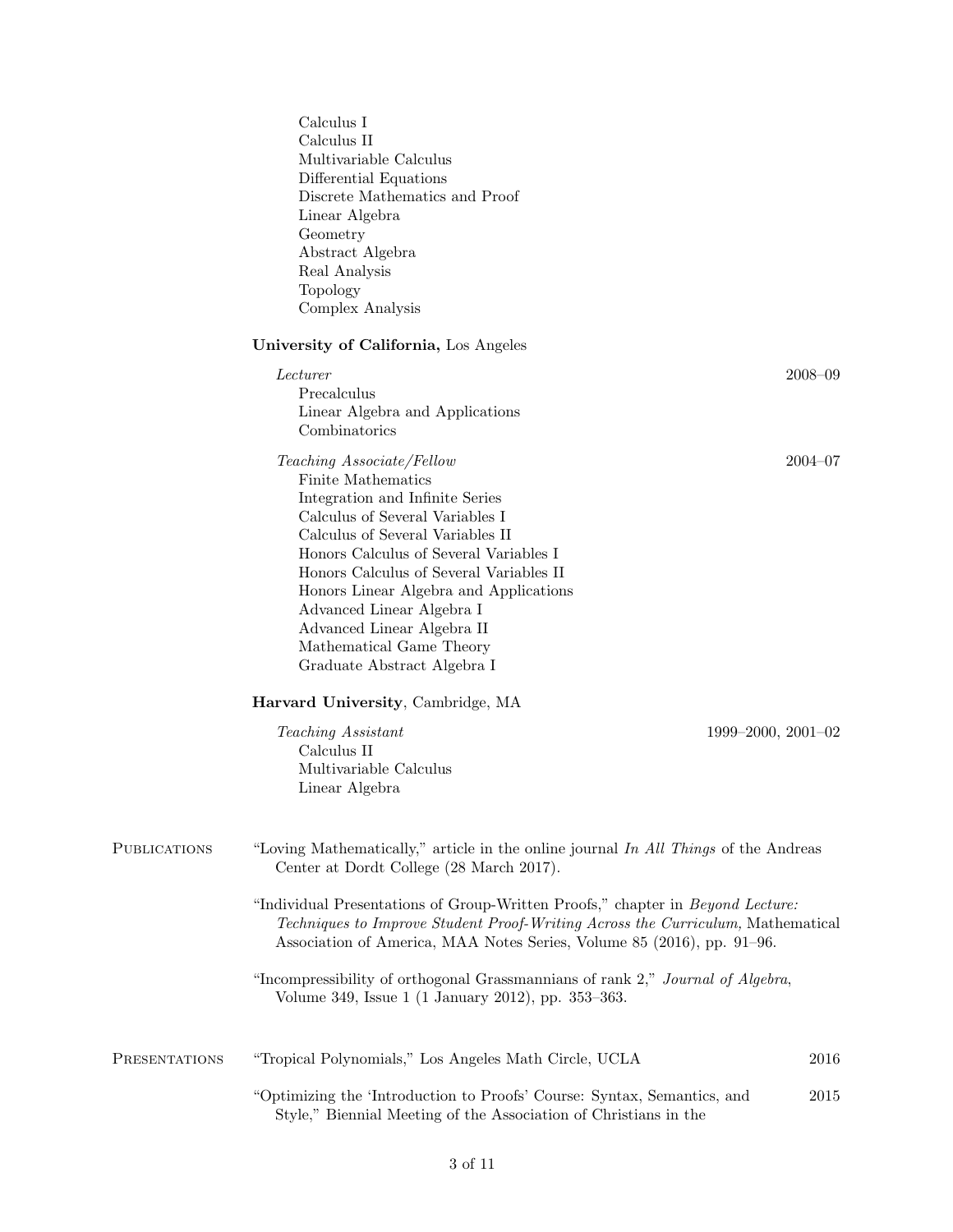|                              | Mathematical Sciences, Redeemer University College, Hamilton,<br>Ontario                                                                                                                                                                                                                                                                                                                                                                                                                                                                                                                                                                                                                                                                            |                                                                                                                                  |
|------------------------------|-----------------------------------------------------------------------------------------------------------------------------------------------------------------------------------------------------------------------------------------------------------------------------------------------------------------------------------------------------------------------------------------------------------------------------------------------------------------------------------------------------------------------------------------------------------------------------------------------------------------------------------------------------------------------------------------------------------------------------------------------------|----------------------------------------------------------------------------------------------------------------------------------|
|                              | "Tropical Orthogonal Rank of Graphs," Special Session on Graphs,<br>Matrices, and Related Topics, Joint Mathematics Meetings, San<br>Antonio                                                                                                                                                                                                                                                                                                                                                                                                                                                                                                                                                                                                        | 2015                                                                                                                             |
|                              | "Voting Systems That Combat Polarization" (joint with Ray Biggerstaff),<br>APU Math and Physics Research Day                                                                                                                                                                                                                                                                                                                                                                                                                                                                                                                                                                                                                                        | 2013                                                                                                                             |
|                              | "Training Desires Through the Study of Mathematics," Seminar on<br>Virtues, Vices, and Teaching, Calvin College, Grand Rapids, MI                                                                                                                                                                                                                                                                                                                                                                                                                                                                                                                                                                                                                   | 2013                                                                                                                             |
|                              | "A Mathematician's Reflections on James K. A. Smith's <i>Desiring the</i><br>Kingdom," Association of Christians in the Mathematical Sciences,<br>Bethel University, St. Paul                                                                                                                                                                                                                                                                                                                                                                                                                                                                                                                                                                       | 2013                                                                                                                             |
|                              | "All Tied Up in Knots: Unraveling the Mystery Behind Rope Tangles,"<br>APU Common Day of Learning                                                                                                                                                                                                                                                                                                                                                                                                                                                                                                                                                                                                                                                   | 2013                                                                                                                             |
|                              | "Best Teachers: What Do They Do and How Do They Do It?" keynote<br>presentation at APU Faculty Development Day, with Sandra Richards<br>Mayo                                                                                                                                                                                                                                                                                                                                                                                                                                                                                                                                                                                                        | 2012                                                                                                                             |
|                              | "Indecision Graphs and Tropical Orthogonal Labeling," Mathematics<br>Colloquium, California State University, San Bernardino                                                                                                                                                                                                                                                                                                                                                                                                                                                                                                                                                                                                                        | 2012                                                                                                                             |
|                              | "The Tropical Minimum Rank Problem," Association of Christians in<br>the Mathematical Sciences, Westmont College                                                                                                                                                                                                                                                                                                                                                                                                                                                                                                                                                                                                                                    | 2011                                                                                                                             |
|                              | "Is Mathematics Just Logical Deduction?" APU Philosophy Colloquium                                                                                                                                                                                                                                                                                                                                                                                                                                                                                                                                                                                                                                                                                  | 2011                                                                                                                             |
|                              | "Introduction to Tropical Mathematics," Los Angeles Math Circle, UCLA                                                                                                                                                                                                                                                                                                                                                                                                                                                                                                                                                                                                                                                                               | 2010                                                                                                                             |
| RESEARCH<br><b>MENTORING</b> | Voting Systems That Combat Polarization (1 student)<br>Tropical Orthogonal Rank of Graphs (3 students)<br>Tropical Minimum Rank Problem (2 students)                                                                                                                                                                                                                                                                                                                                                                                                                                                                                                                                                                                                | Summer 2013<br>Summer 2011<br>Summer 2010                                                                                        |
| FELLOWSHIPS,<br>AND GRANTS   | HONORS, AWARDS, APU University Leadership Award<br>APU Provost's Anticipatory Thinking Grant<br>California Space Grant Consortium Sub-Award<br>APU Faculty Development Council Travel Grant<br>APU Faculty Research Council Research Grant<br>Mathematical Association of America Project NExT Fellowship<br>UCLA Mathematics Department Research Assistantship<br>UCLA National Science Foundation VIGRE Fellowship<br>Harvard Phi Beta Kappa Honor Society<br>John Harvard Honorary Scholarship for Academic Achievement<br>Harvard Detur Book Prize for top first-year students<br>Barry M. Goldwater Scholarship for Excellence in Science and Mathematics 1998–2000<br>Math & Science Award for top graduating student at Simon's Rock College | 2018<br>2017-18<br>2016<br>2011<br>2011<br>$2010 - 11$<br>$2007 - 09$<br>$2003 - 07$<br>2002<br>1999, 2000, 2002<br>1999<br>1998 |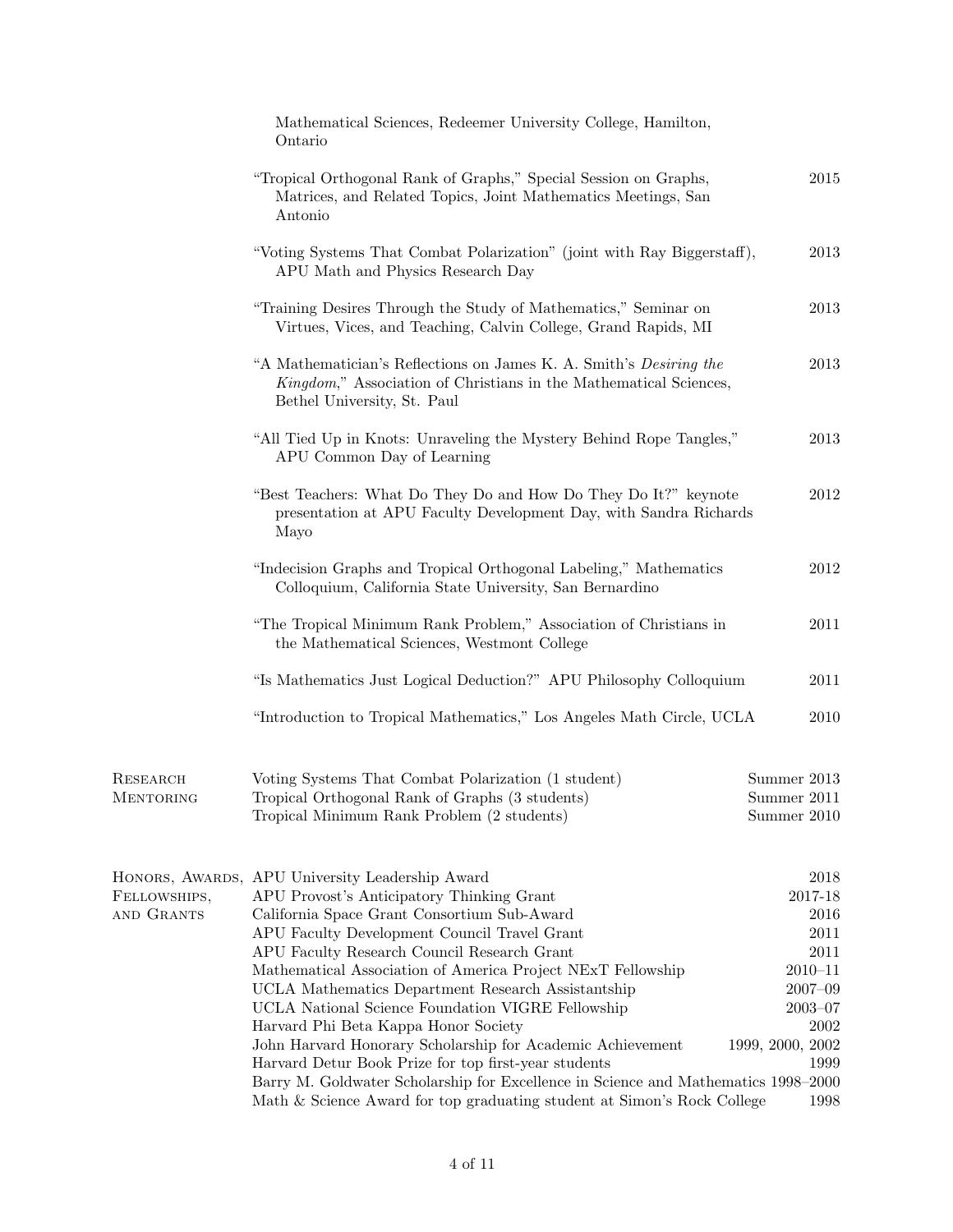| <b>SERVICE</b> | <b>DEPARTMENT</b>                                                                                                                                                                                                                                                                                                                                                                                                                                                                                                                                                                                                                                                                                                                                                                             |                 |
|----------------|-----------------------------------------------------------------------------------------------------------------------------------------------------------------------------------------------------------------------------------------------------------------------------------------------------------------------------------------------------------------------------------------------------------------------------------------------------------------------------------------------------------------------------------------------------------------------------------------------------------------------------------------------------------------------------------------------------------------------------------------------------------------------------------------------|-----------------|
|                | Hired 16 new adjunct faculty                                                                                                                                                                                                                                                                                                                                                                                                                                                                                                                                                                                                                                                                                                                                                                  | $2015$ -present |
|                | Planned and led department meetings and retreats                                                                                                                                                                                                                                                                                                                                                                                                                                                                                                                                                                                                                                                                                                                                              | $2015$ -present |
|                | Scheduled approximately 160 course sections per year                                                                                                                                                                                                                                                                                                                                                                                                                                                                                                                                                                                                                                                                                                                                          | $2015$ -present |
|                | Oversaw approximately 10 full-time faculty and 25 adjunct faculty<br>per year                                                                                                                                                                                                                                                                                                                                                                                                                                                                                                                                                                                                                                                                                                                 | $2015$ -present |
|                | Responded to hundreds of petitions per year                                                                                                                                                                                                                                                                                                                                                                                                                                                                                                                                                                                                                                                                                                                                                   | $2015$ -present |
|                | Represented department at approximately 10 recruiting and<br>orientation events per year                                                                                                                                                                                                                                                                                                                                                                                                                                                                                                                                                                                                                                                                                                      | $2015$ -present |
|                | Advised APU team for the William Lowell Putnam Mathematical<br>Competition                                                                                                                                                                                                                                                                                                                                                                                                                                                                                                                                                                                                                                                                                                                    | $2012$ -present |
|                | Developed new courses<br>GE 100 First-Year Seminar (mathematics and physics section)<br>MATH 90 Foundations of Mathematical Reasoning<br>MATH 99 Self-Paced Mathematics Lab<br>MATH 100 Mathematics Seminar I<br>MATH 110 College Algebra (online version)<br>MATH 115 Mathematics in Society<br>MATH 130 Introduction to Statistics (online version, joint with Andre Harmse)<br>MATH 149 Fundamentals of Precalculus<br>MATH 165 Calculus I<br>MATH 166 Calculus II<br>MATH 167 Sequences and Series<br>MATH 200 Mathematics Seminar II<br>MATH 268 Multivariable Calculus<br>MATH 269 Vector Calculus<br>MATH 280 Discrete Mathematics and Proof<br>MATH 340 Geometry (new version)<br>MATH 460 Topology<br>MATH 495 Advanced Topics in Mathematics<br>MATH 496 Mathematics Senior Seminar | $2011$ -present |
|                | Coordinated preparation and submission of Program Review Reports<br>for mathematics and physics                                                                                                                                                                                                                                                                                                                                                                                                                                                                                                                                                                                                                                                                                               | 2018            |
|                | Evaluated eight Associate's Degree for Transfer (ADT) agreements<br>with local community colleges                                                                                                                                                                                                                                                                                                                                                                                                                                                                                                                                                                                                                                                                                             | 2018            |
|                | Department liaison for the development of the Integrated Bachelor's/<br>Credential 3+1 program for the Secondary Mathematics Education Track                                                                                                                                                                                                                                                                                                                                                                                                                                                                                                                                                                                                                                                  | $2017 - 18$     |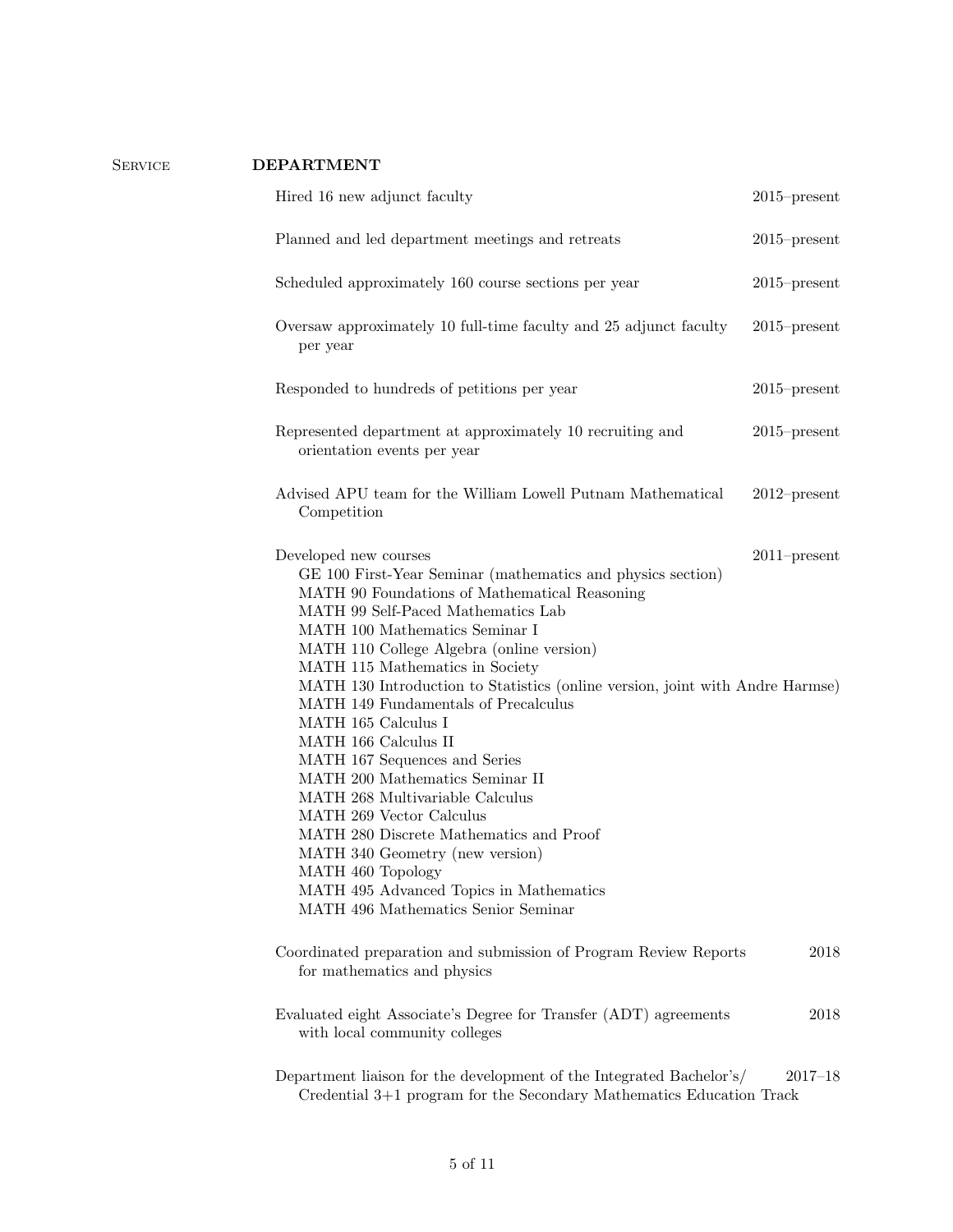| Oversaw the approval and implementation of the new Statistics Minor                                                                                                                                                           | $2017 - 18$ |
|-------------------------------------------------------------------------------------------------------------------------------------------------------------------------------------------------------------------------------|-------------|
| Led an overhaul of the department's calculus program to meet the needs of 2017–18<br>partner disciplines and to emphasize conceptual and contextual learning                                                                  |             |
| Worked with program director to facilitate development of the new M.S. in 2016–18<br>Applied Statistics and Analytics program                                                                                                 |             |
| Led an overhaul of the department's developmental and general education 2015–18<br>mathematics programs to implement national recommendation, improve<br>student success, and target the needs of various student populations |             |
| Created a Department Resources Google Site to host department<br>forms, resources, and meeting agendas, along with documents<br>related to advising, curriculum, adjunct faculty, and math placement                          | 2017        |
| Initiated the remodel of the Segerstrom Conference Room to enable<br>use as a classroom                                                                                                                                       | 2017        |
| Initiated annual exit survey and interview for graduating seniors                                                                                                                                                             | 2016        |
| Overhauled Department of Mathematics, Physics, and Statistics website                                                                                                                                                         | 2016        |
| Designed department's summer research internship application process                                                                                                                                                          | 2016        |
| Led a rewrite of all mathematics course descriptions and student<br>learning outcomes                                                                                                                                         | 2016        |
| Wrote the text for the mathematics and applied mathematics Education<br>to Vocation pamphlets                                                                                                                                 | 2016        |
| Coordinated with department faculty and the University Library to<br>reallocate approximately \$2,000 per year of library journal subscriptions<br>to more effectively serve department needs                                 | 2016        |
| Oversaw the approval and implementation of the new Applied<br>Mathematics Major and negotiated Actuarial Science Concentration<br>with the School of Business and Management                                                  | $2015 - 16$ |
| Initiated significant changes to the Liberal Studies Math Concentration<br>to bring it in line with state requirements and make it more appealing                                                                             | 2015        |
| Initiated partnership with the Learning Enrichment Center to offer<br>Supplemental Instructions for the Introduction to Statistics course                                                                                     | 2015        |
| Traveled to National Professional Science Master's Association meeting in<br>Atlanta to investigate the master's degree possibilities for our department                                                                      | 2014        |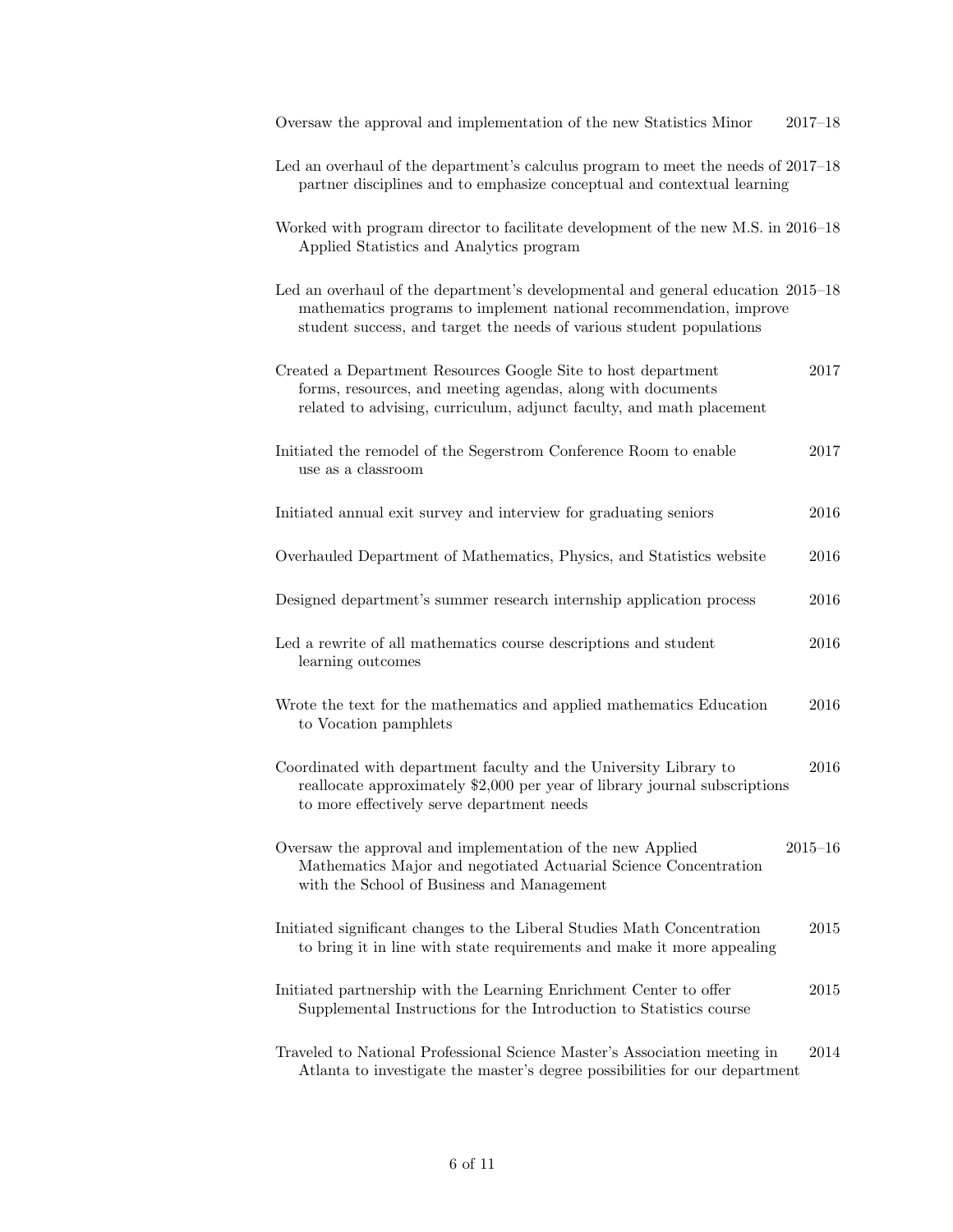| Initiated changes to the Mathematics Minor leading to a doubling in<br>the enrollment from 22 to 44 in one year                                               | 2014        |
|---------------------------------------------------------------------------------------------------------------------------------------------------------------|-------------|
| <b>UNIVERSITY</b>                                                                                                                                             |             |
| Implemented Respondus online proctoring for ALEKS math placement<br>assessments                                                                               | $2017 - 18$ |
| Designed enrollment and grades dashboards for university adminstrators<br>using SQL and Tableau                                                               | $2017 - 18$ |
| Panelist for VOC 200 Exploring Vocation course                                                                                                                | 2017        |
| Recruited and moderated "Wisdom from Seasoned Chairs" panel at New<br>Chair Orientation                                                                       | $2017\,$    |
| Co-organized three Faculty Dialogues on Making Space for Civil<br>Conversation Across Difference                                                              | 2017        |
| Overhauled APU's math placement program to incorporate the ALEKS<br>Placement, Preparation, and Learning (PPL) system                                         | $2015 - 17$ |
| Placed two data analyst student interns in the APU Undergraduate<br>Academic Success Center and Center for Global Learning and<br>Engagement                  | 2016        |
| Interviewed for Full Faculty Kickoff video on how I seek to encourage<br>the spiritual development of my students                                             | 2016        |
| Organized Teaching Triads for the College of Liberal Arts and Sciences                                                                                        | $2015\,$    |
| Co-led (with Kirsten Humer from Theater Arts) a discussion of the play<br><i>Proof</i> by David Auburn following a public reading of the play                 | 2015        |
| Mentored a student in APU's Blueprints Mentoring Program                                                                                                      | $2012 - 13$ |
| Panelist for APU Coram Deo event: "Faith in a Post-Christian World-<br>Multidisciplinary Perspectives"                                                        | 2011        |
| Organized and moderated a multi-disciplinary panel discussion on<br>beauty following a screening of the film Between the Folds, APU<br>Common Day of Learning | 2011        |
| Interviewed for a short film on beauty in the disciplines for College of<br>Liberal Arts and Sciences (CLAS) Faculty/Staff Retreat                            | 2010        |
| <b>PROFESSION</b>                                                                                                                                             |             |
| Co-hosted (with Edwin Ding) the SIMIODE Student Competition Using<br>Differential Equations Modeling (SCUDEM)                                                 | 2018        |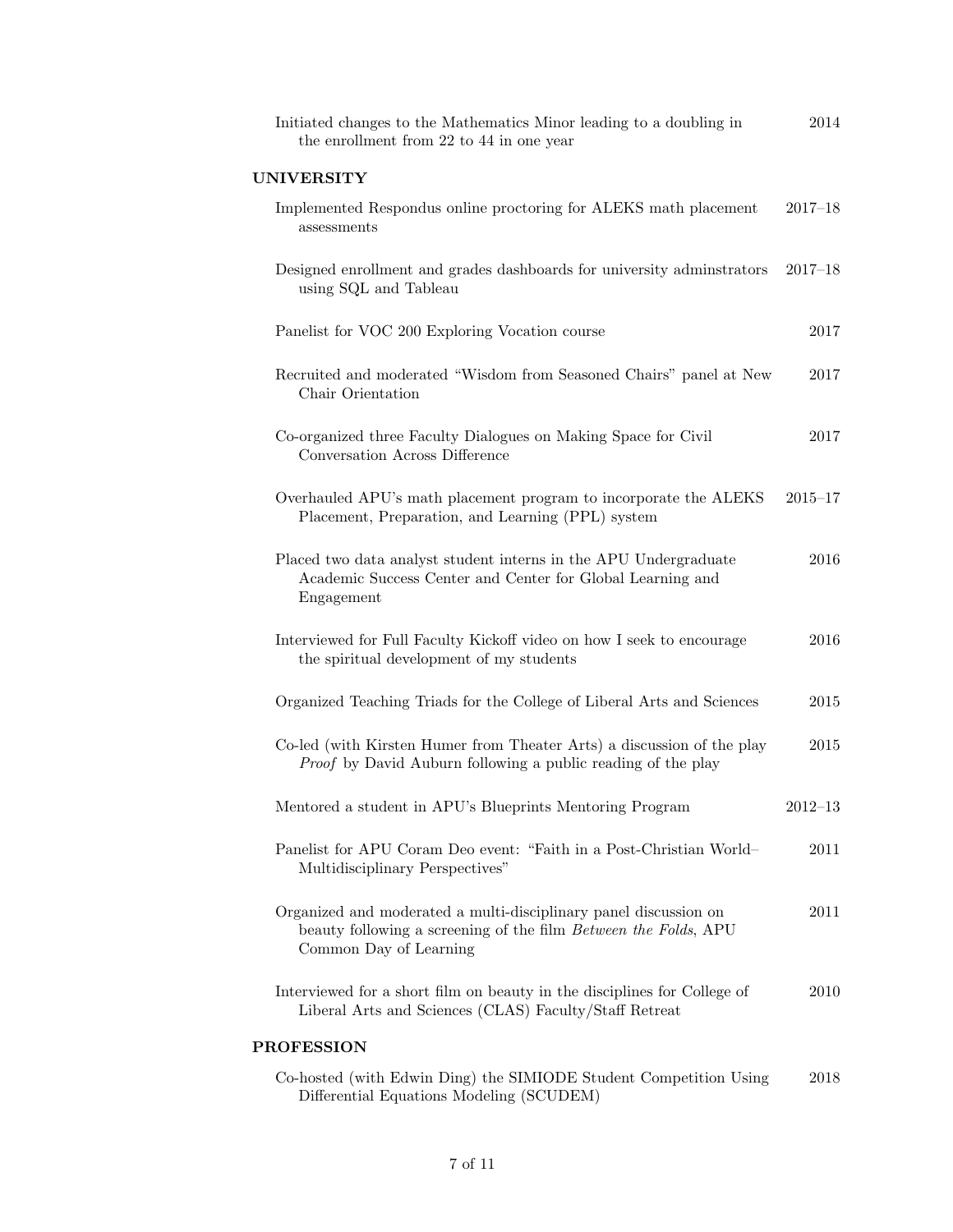|              | Wrote a successful proposal to host the 2021 Conference of the<br>Association of Christians in the Mathematical Sciences at APU                                                            | 2017        |
|--------------|--------------------------------------------------------------------------------------------------------------------------------------------------------------------------------------------|-------------|
|              | Coordinated YMN Poster Session, MAA Mathfest, Lexington, KY                                                                                                                                | 2011        |
|              | Reviewed abstracts for the Young Mathematicians Conference at The<br>Ohio State University                                                                                                 | 2011        |
|              | Chaired a session at (and took five students to) the Pacific Coast<br>Undergraduate Math Conference, Loyola Marymount University                                                           | 2011        |
|              | <b>COMMUNITY</b>                                                                                                                                                                           |             |
|              | Appointed school representative on the District Advisory Council<br>$2018$ -present<br>(DAC), Pasadena Unified School District                                                             |             |
|              | Led middle and high school students in a Conway's Rational Tangles<br>activity at the Association of Christian Schools International Science Fair                                          | 2018        |
|              | Judge at the Math Academy SOLVE Competition at CalTech                                                                                                                                     | 2018        |
|              | Informal advisor to Jason Roberts, founder of Math Academy                                                                                                                                 | $2016 - 18$ |
|              | Reviewed a \$300,000 grant application for the Keck Foundation                                                                                                                             | 2017        |
|              | Initiated a partnership with Azusa's Center Middle School to staff a new 2016–17<br>after-school math club with APU students and to supply it with \$2,000<br>of math games (from a grant) |             |
|              | Directed APU Math Day for 80 high school students                                                                                                                                          | 2012        |
| PROFESSIONAL | LEADERSHIP DEVELOPMENT                                                                                                                                                                     |             |
| DEVELOPMENT  | APU Department Chairs Retreat (annually)<br>$2015$ -present                                                                                                                                |             |
|              | Leading and Influencing as a Department Chair (Academic Impressions),<br>San Diego                                                                                                         | 2017        |
|              | Analytics for Academics: Producing Actionable Information about<br>Students and Learning to Improve Effectiveness (WSCUC/Pitzer College),<br>Claremont, CA                                 | 2017        |
|              | Gateway Courses and Student Success: Foundational Issues in Educational<br>Equity and Social Justice (Gardner Institute for Excellence in<br>Undergraduate Education, UC Irvine)           | 2017        |
|              | APU "Teams That Thrive" three-part workshop                                                                                                                                                | 2017        |
|              | • Leading Teams That Thrive<br>• Running Excellent Team Meetings<br>• Dealing Effectively with Diverse Personalities $&$ Communication Styles<br>on Your Team                              |             |
|              | The Emotionally Healthy Leader (APU Center for Vocational Ministry)                                                                                                                        | 2017        |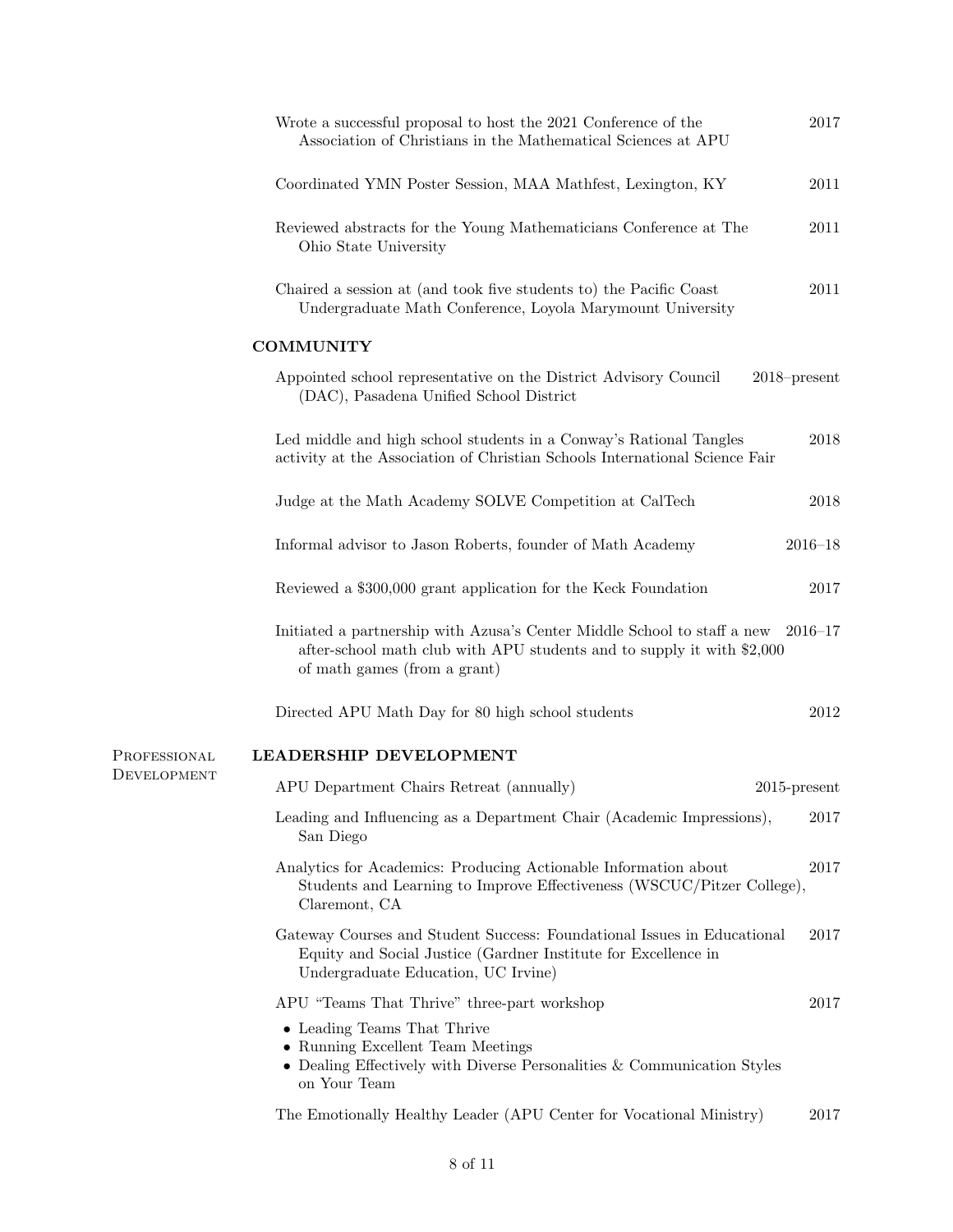| Mathematics Department Chairs Workshop (American Mathematical<br>Society), Seattle                                    | 2016 |
|-----------------------------------------------------------------------------------------------------------------------|------|
| Project Kaleidoscope Summer Leadership Institute, Crestone, CO                                                        | 2013 |
| Best College Teachers Summer Institute (Ken Bain), West Orange, NJ                                                    | 2011 |
| <b>COURSES TAKEN</b>                                                                                                  |      |
| Business Metrics for Data-Driven Companies (Coursera/Duke University)                                                 | 2017 |
| Mastering Data Analysis in Excel (Coursera/Duke University)                                                           | 2017 |
| Data Visualization and Communication With Tableau [final project not<br>completed (Coursera/Duke University)          | 2017 |
| Managing Big Data with MySQL [final project not completed] (Coursera/<br>Duke University)                             | 2017 |
| APU Orientation to Online Teaching                                                                                    | 2017 |
| Faith Integration and Curriculum Development, APU graduate course                                                     | 2011 |
| <b>FAITH INTEGRATION PAPERS FOR RANK PROMOTION</b>                                                                    |      |
| "Naturalist Philosophies of Mathematics in Christian Perspective"<br>(for promotion to Professor)                     | 2017 |
| "Annotated Bibliography: Mathematics and Christian Faith"<br>(for promotion to Associate Professor)                   | 2014 |
| CONFERENCES/SEMINARS/TALKS WITH FAITH COMPONENT                                                                       |      |
| Common Good Conference (Made to Flourish), Montebello, CA                                                             | 2017 |
| Redeeming Work (Christianity Today), Costa Mesa, CA                                                                   | 2015 |
| Association of Christians in the Mathematical Sciences Biennial Conference,<br>Redeemer University, Hamilton, Ontario | 2015 |
| N.T. Wright: "Interpreting Paul for the Future of the World" (Fuller<br>Seminary), Pasadena, CA                       | 2014 |
| Miroslav Volf: "World Faiths: A Christian Perspective" (Fuller Seminary<br>Payton Lectures), Pasadena, CA             | 2014 |
| Rick Colling: "Evolution and the Christian Faith," APU School of Theology                                             | 2013 |
| Southern California Christians in Science Winter Day Conference, APU                                                  | 2013 |
| Association of Christians in the Mathematical Sciences Biennial Conference,<br>Bethel University, St. Paul, MN        | 2013 |
| Talk of God, Talk of Science Conference (Fuller Seminar), Pasadena, CA                                                | 2013 |
| Troy Van Voorhis: "Is Science Enough?" (Veritas Forum), Caltech                                                       | 2013 |
| John Lennox: "Can Science and Religion Coexist?" (Veritas Forum), USC                                                 | 2013 |
| Satyan Devadoss: "Science is Not Everything" (Veritas Forum), CalTech                                                 | 2011 |
| Association of Christians in the Mathematical Sciences Biennial Conference,<br>Westmont College, Santa Barbara, CA    | 2011 |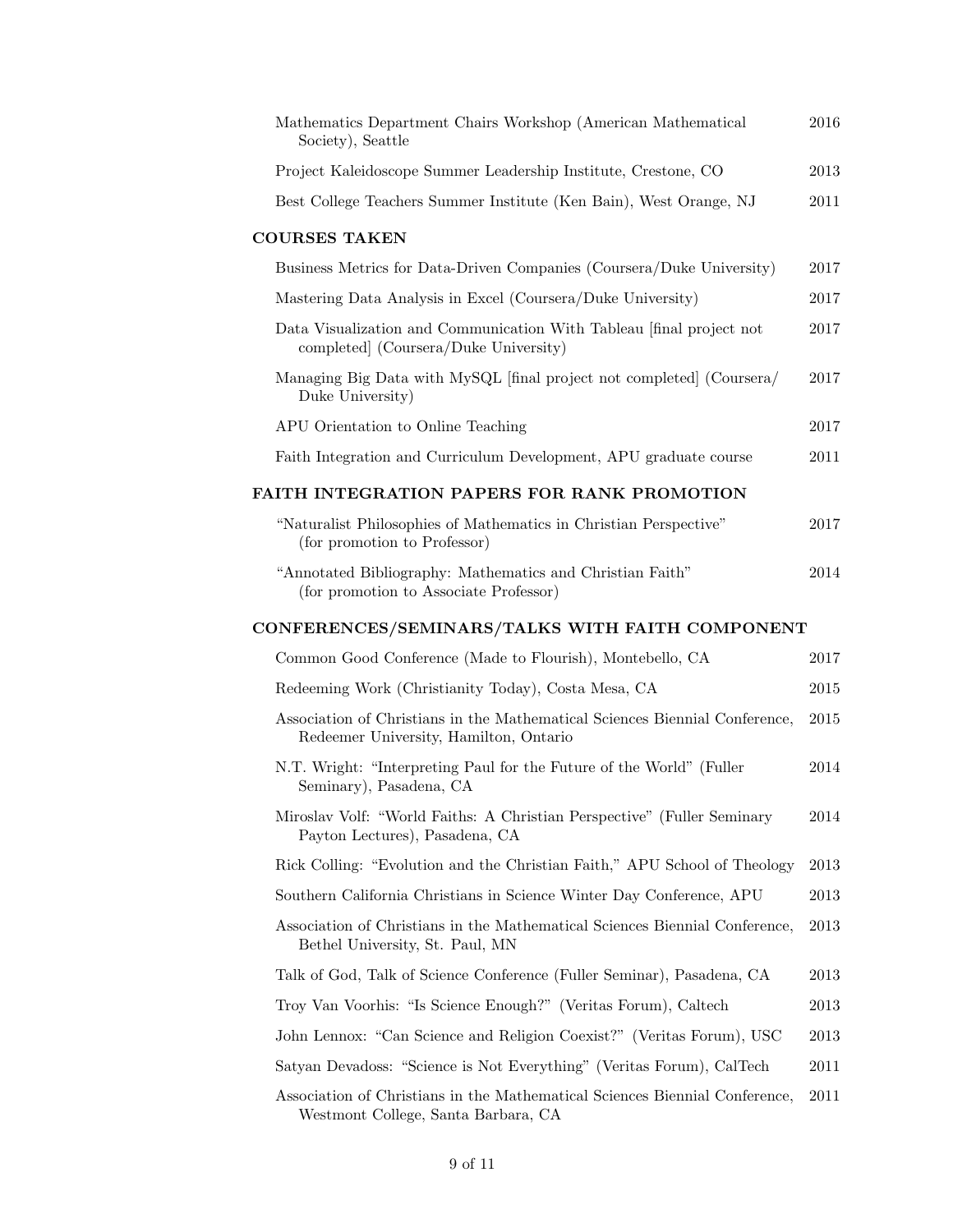Association of Christians in the Mathematical Sciences Biennial Conference, 2009 Wheaton College, Wheaton, IL

## MATHEMATICS WORKSHOPS

| Mathematical Depth Workshop (UC Irvine Department of Logic and<br>Philosophy of Science)                                                   | 2014 |
|--------------------------------------------------------------------------------------------------------------------------------------------|------|
| Research Experience for Undergraduate Faculty (American Institute of<br>Mathematics), ICERM, Brown University                              | 2012 |
| Linear Algebraic Groups and Related Structures, BIRS, Banff, Alberta                                                                       | 2009 |
| Summer Graduate Workshop on Toric Varieties, MSRI, Berkeley, CA                                                                            | 2009 |
| Combinatorial Challenges in Toric Varieties, AIM, Palo Alto, CA                                                                            | 2009 |
| Combinatorial, Enumerative, and Toric Geometry, MSRI, Berkeley, CA                                                                         | 2009 |
| PIMS Algebra Summer School, University of Alberta                                                                                          | 2007 |
| • Minicourses on Lie algebras, algebraic groups, and K-theory                                                                              |      |
| Linear Algebraic Groups and Cohomology, Emory University                                                                                   | 2007 |
| MATHEMATICS CONFERENCES                                                                                                                    |      |
| Joint Meetings of the AMS and MAA, San Diego                                                                                               | 2018 |
| Joint Meetings of the AMS and MAA, Atlanta                                                                                                 | 2017 |
| Joint Meetings of the AMS and MAA, Seattle                                                                                                 | 2016 |
| • Minicourse: Getting Started in the Scholarship of Teaching and Learning<br>• Minicourse: Visual Topics in Undergraduate Complex Analysis |      |
| Joint Meetings of the AMS and MAA, San Antonio                                                                                             | 2015 |
| • Minicourse: Teaching Statistics Using R and RStudio                                                                                      |      |
| Conference on Torsors, Nonassociative Algebras and Cohomological<br>Invariants, Fields Institute, Toronto                                  | 2013 |
| MAA Southern California–Nevada Section Meeting, CSU Long Beach                                                                             | 2012 |
| MAA Southern California–Nevada Section Meeting, CSU Fullerton                                                                              | 2012 |
| MAA Southern California–Nevada Section Meeting, Harvey Mudd College                                                                        | 2012 |
| MAA Southern California–Nevada Section Meeting, CSU Los Angeles                                                                            | 2011 |
| MAA Mathfest/Project NExT, Lexington, KY                                                                                                   | 2011 |
| • Minicourse: The Mathematics of Folding and Unfolding                                                                                     |      |
| Joint Meetings of the AMS and MAA/Project NExT, New Orleans, LA                                                                            | 2011 |
| • Short Course: Matroids You Have Known                                                                                                    |      |
| MAA Southern California–Nevada Section Meeting, Point Loma Nazarene                                                                        | 2011 |
| MAA Southern California–Nevada Section Meeting, UC Irvine                                                                                  | 2010 |
| MAA Mathfest/Project NExT, Pittsburgh, PA                                                                                                  | 2010 |